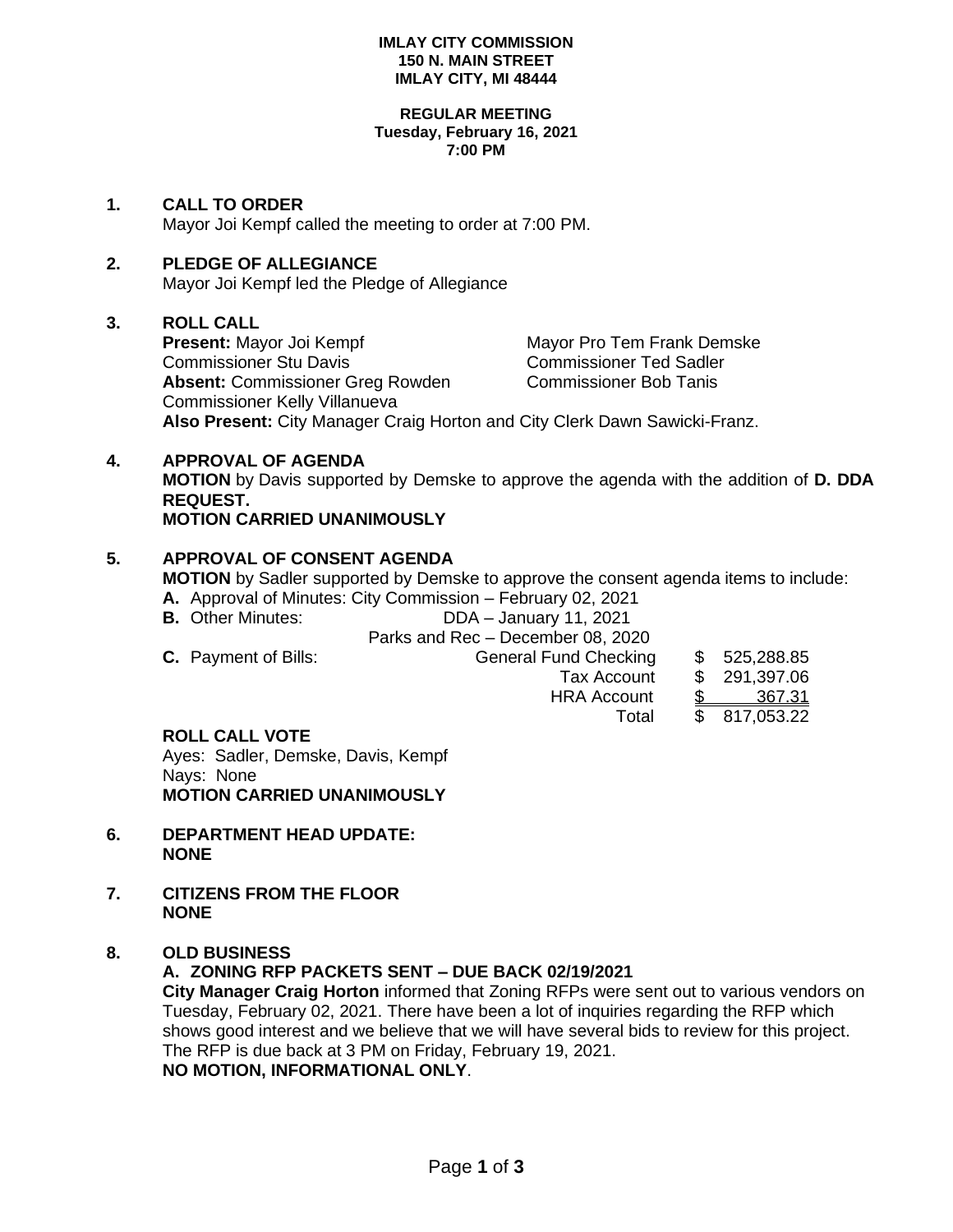#### **REGULAR MEETING Tuesday, February 16, 2021 7:00 PM**

# **B. OLD SCHOOL PARK PAVILION - DISCUSSION**

**City Manager Craig Horton** reported that DPW Superintendent Ed Priehs is going out for bids regarding a new pavilion to be placed in Old School Park and at some point, in the future Parks and Rec will be recommending to the City Commission for approval of a location and type of the pavilion.

**Mayor Kempf** stated that city will be utilizing half of their Sesquicentennial money of \$15,000 towards this purchase. They are reviewing wood and metal structures at this time. **NO MOTION, DISCUSSION ONLY**

### **C. SESQUICENTENNIAL UPDATE**

**Mayor Joi Kempf** noted that the committee will be meeting on Wednesday, February 17, 2021 at 10 AM. At the last meeting the footprint was discussed. The old fire hall is being reviewed as the beer tent for this event. A lot of planning is still needed. The time capsule location is also being discussed to have it be located and exhumed.

#### **D. WORK SESSION REMINDER – 02/25/2021 AT 6 PM**

**City Manager Craig Horton** reminded the council members that the scheduled work session is planned for February 25, 2021 at 6 PM.

### **9. NEW BUSINESS**

### **A. RESOLUTION 2021-1 TO ESTABLISH 2021 SPECIAL ASSESSMENT TAX ROLL OF UNPAID 2020 UTILITY CHARGES**

**MOTION** by Sadler and supported by Davis to approve Resolution 2021-1 to Establish 2021 Special Assessment Tax Roll of Unpaid 2020 Utility Charges as presented.

# **ROLL CALL VOTE**

Ayes: Sadler, Davis, Demske, Kempf Absent: Rowden, Tanis, Villanueva Nays: None

**MOTION CARRIED UNANIMOUSLY**

# **B. SET 2021 MARCH BOARD OF REVIEW DATES**

**Organizational Meeting:** Tuesday, March 09, 2021 at 8:00 AM

**Public Appeal Meetings:** Tuesday, March 16, 2021, 9:00 AM to 12:00 PM

Tuesday, March 16, 2021, 1:00 PM to 4:00 PM

Thursday, March 18, 2021, 2:00 PM to 5:00 PM

Thursday, March 18, 2021, 6:00 PM to 9:00 PM

**MOTION** by Demske and supported by Sadler to approve the 2021 March Board of Review Dates as presented.

### **MOTION CARRIED UNANIMOUSLY**

### **C. REVIEW CYNTHIA STROEBEL'S APPLICATION FOR PARKS AND RECREATION COMMISSION**

**MOTION** by Demske and supported by Davis to approve Cynthia Stroebel's application for Parks and Recreation Commission for a term to expire June 2024. **MOTION CARRIED UNANIMOUSLY**